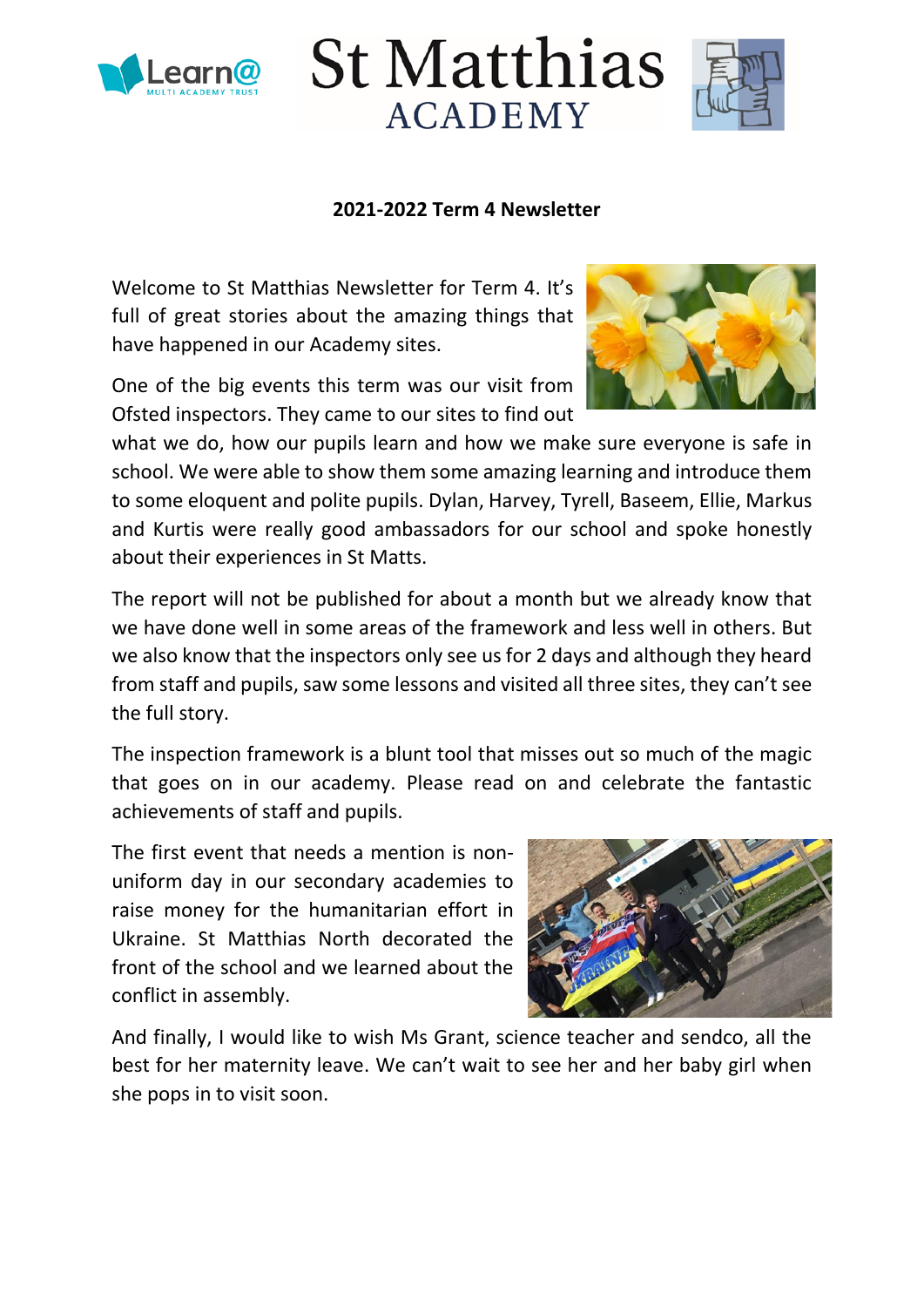

At The Leap, this term started on a very good note with Pancake Day. Our pupils got to

decorate their pancakes and waffles with a variety of delicious toppings - which made everyone's day that

much sweeter. Be it strawberries, kiwis, bananas or just huge amounts of whipped cream, everyone found their favourite flavour. YUM!



In Turtle Class, we have been studying the life

cycles of plants in our Science Lessons. First, we dissected daffodils to learn about the various parts of a plant and how

they reproduce. Later, we learned about how some plants reproduce by pollination and how others reproduce by making clones of themselves. In order to see these changes, we planted some garlic and will now watch them grow.





Our Coding lessons have been a massive hit! Our pupils have shown outstanding engagement every time and they have really enjoyed the process. They have been using logic and ingenuity to solve problems, play and learn – what more could we ask for?  $\sqrt{1}$ 

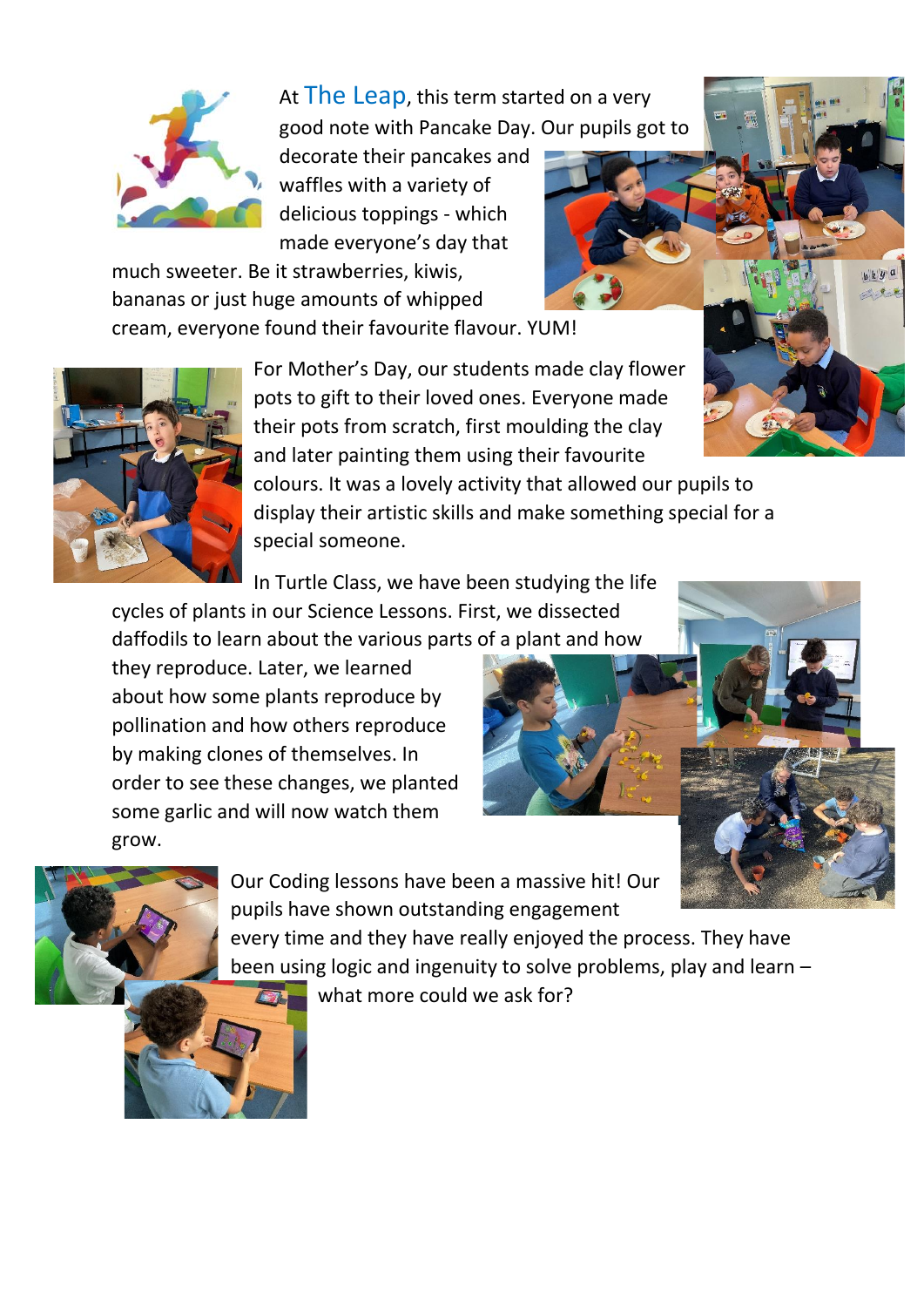## It's been a fun term at St Matthias North,

Brentry! We've had The Royal Navy come to work with students where they did activities involving team building skills, communication skills and cooperative working. The students had tasks to build structures out of the materials given; they were super impressed that 2 of our students had made a bike (which they have not seen before). They then went out into the outdoor court where they made paper rockets to shoot into the sky. The



students really enjoyed the session and asked questions about what their job involved.





At the end of last term, students were treated to a Go Karting trip. Students worked towards earning their points, being on time and looking after the school building to be able to go. We were impressed with students' courage and speed going around the track, even beating the adults!

On the  $1<sup>ST</sup>$  of April we are holding a fundraiser to support Ukraine – this will involve a non-uniform day where students are encouraged to wear yellow and blue, and a cake fundraising sale. In the last few weeks, Miss Z delivered supplies from staff and students to a Ukrainian church in Gloucester. She saw the incredible efforts of the people at the church to raise funds and gather supplies to help those fleeing their home country.